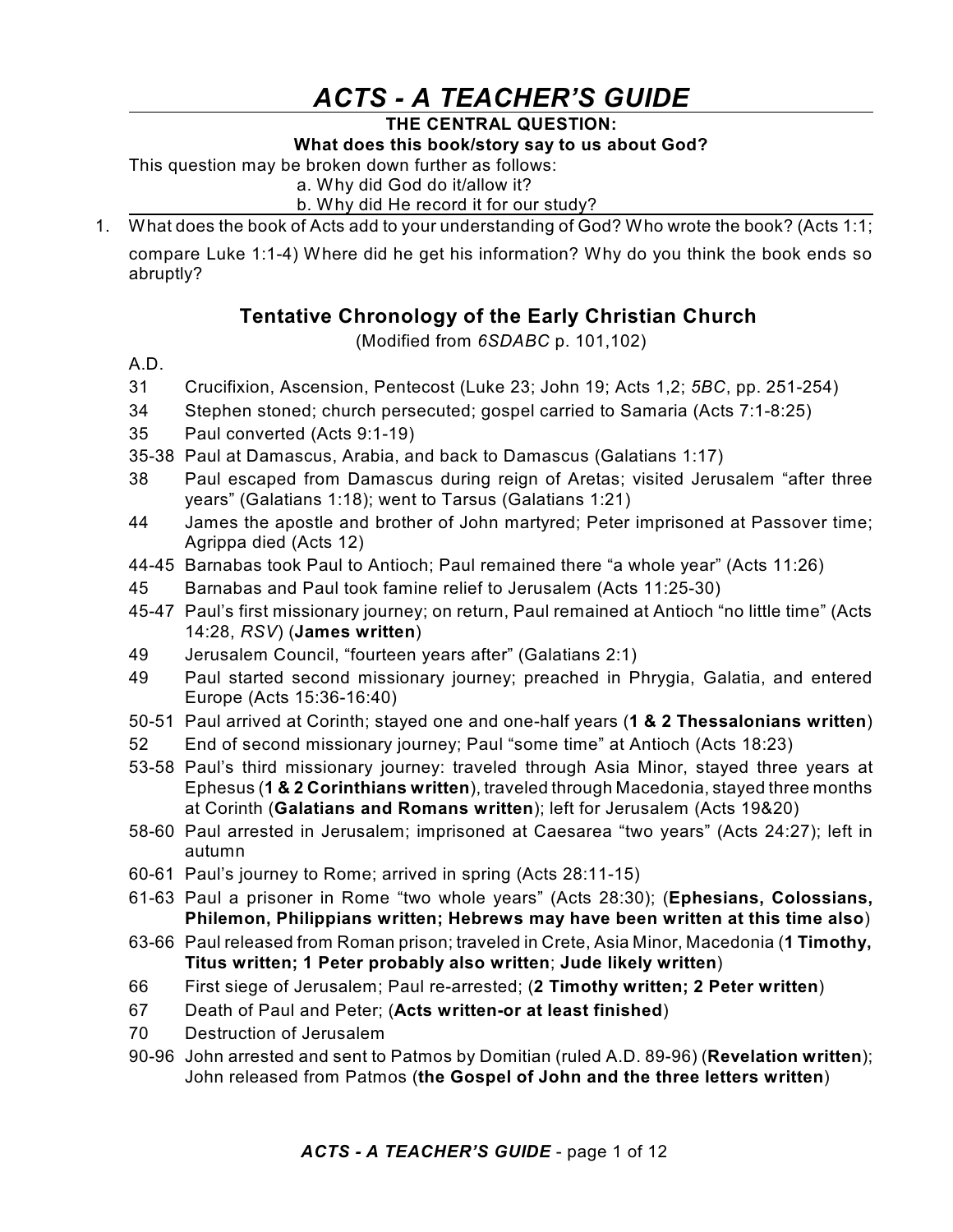Luke is the author of this two-part early church history. The way the book ends suggests that he intended to write a third volume to continue the history. He was a Greek physician who apparently first became acquainted with the gospel when Paul visited Troas on his second missionary journey. Perhaps Paul got sick and sought the services of a physician. In any case, apparently Luke began to travel with Paul and his group. First, they went to Philippi. After Paul and Silas were beaten and imprisoned, they moved on to Thessalonica and Berea. (See Acts 16 and 17) The book of Acts is the only truly historical book we have of the New Testament church. Details from Paul's other books, and occasionally from John's or Peter's writings, can be fitted into the historical picture of Acts to give a more nearly complete account.

No doubt, Luke learned many of the details of the early church history from Paul and his companions. But, it is also likely that while Paul was imprisoned in Caesarea for about two years, Luke had the opportunity to travel in Palestine and get information from many others who had had experiences with Jesus and the disciples. Thus, Luke suggested that he not only got accounts from others, but also he investigated those accounts himself. (See Luke 1:1-4)

Date [of writing]: While the date of some NT books is not crucial, it is more important in Acts, which is specifically a church *history*, and the very first one at that.

Three dates have been proposed for Acts, two accepting Lucan authorship and one denying it:

1. A second century date, of course, rules out Luke as author; he could hardly have lived beyond A.D. 80 or 85 at the latest. While some (liberal) scholars feel that the author used Josephus' *Antiquities* (c. A.D. 93), the parallels that they allege regarding Theudas (Acts 5:36) do not agree, and the similarities are not strong in any event.

2. A commonly held view is that Luke wrote Luke-Acts between 70-80. This would allow for Luke to have used Mark in his Gospel (probably from the 60s).

3. A strong case can be made that Luke ended Acts where he did soon after the time the book's history ends–during Paul's first imprisonment in Rome.

It is *possible* that *Luke* was planning a third volume (but it was apparently not in God's will), and so Luke did not yet mention the devastating events (to Christians) between A.D. 63 and 70. However, the following *omissions* suggest the early date: Nero's ferocious persecution of Christians in Italy after the burning of Rome (A.D. 64); the Jewish war with Rome (A.D. 66-70); the martyrdom of Peter and Paul (later A.D. 60s); and most traumatic for Jews and Hebrew Christians, the destruction of Jerusalem. It is most likely, therefore, that Luke wrote Acts while Paul was in prison in Rome, about A.D. 62 or 63. (*Believer's Bible Commentary* article on *Acts*)

The book of Acts is the story of the spread of the gospel: 1) to the Jews at and around Jerusalem [Acts 1:1-6:7], 2) to Judea and Samaria [Acts 6:8-9:31], and 3) to the ends of the "earth" [Acts 9:32-28:31].

The question remains, what is the primary purpose of Acts? F.F. Bruce, a representative of those who believe the goal is an apologetic one, affirms,

Luke is, in fact, one of the first Christian apologists. In that particular type of apologetic which is addressed to the secular authorities to establish the law-abiding character of Christianity he is absolutely the pioneer (Bruce, *Acts,* p. 24; F.J. Foakes Jackson and Kirsopp Lake, eds., *The Beginnings of Christianity*, 2, *Prolegomena II: Criticism.* Grand Rapids: Baker Book House, 1979, pp. 177-87).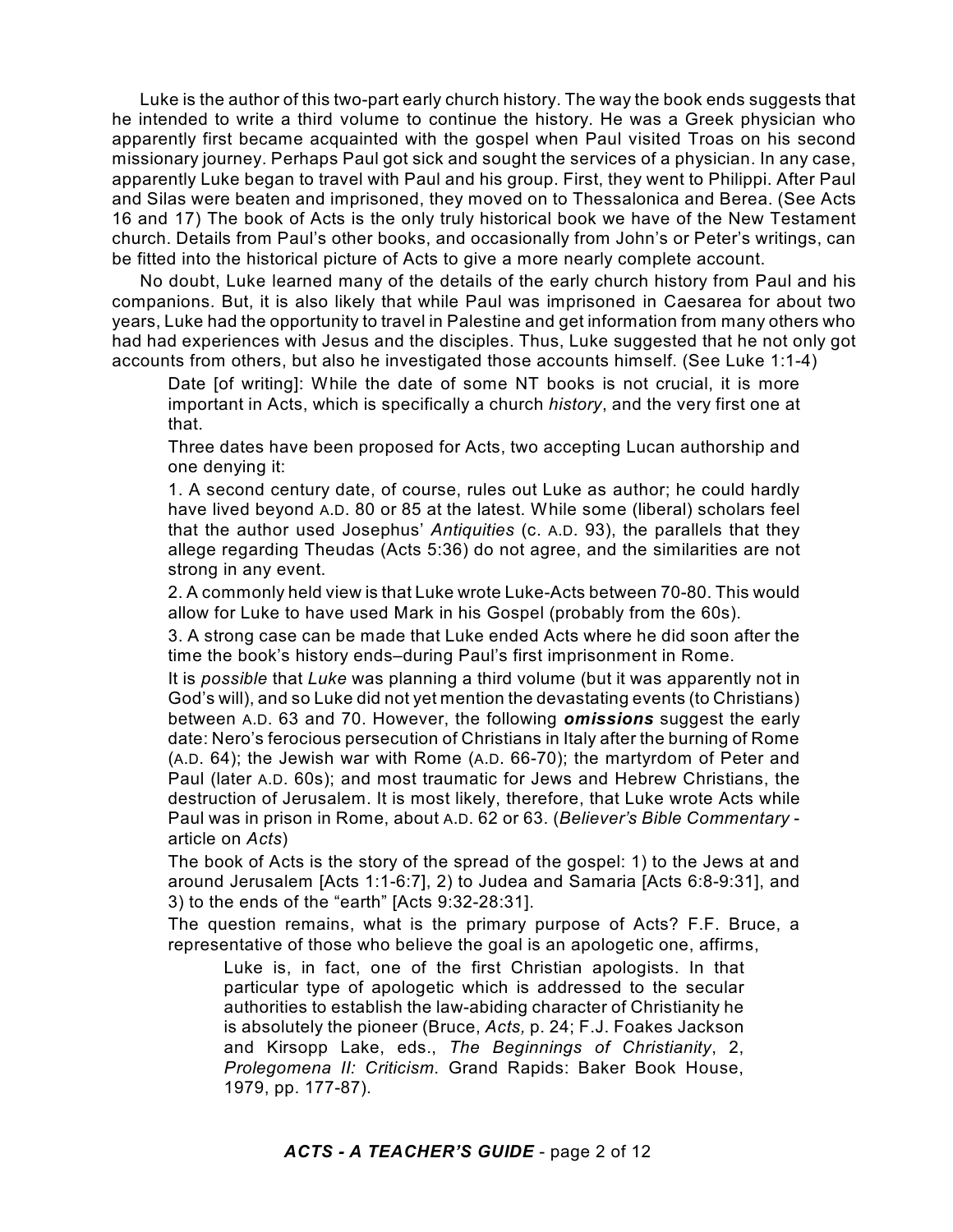**There is much in Acts to substantiate the idea that the book was written to defend Christianity before Roman rulers.**

**By far the most popular view of the purpose of Acts is the one which states that it is a historical one. According to this approach Luke's goal was to record the spread of the gospel message from Jerusalem to Judea to Samaria and to the ends of the earth (Acts 1:8).** Barclay asserts, "Luke's great aim was to show the expansion of Christianity, to show how that religion which began in a little corner of Palestine had in a little more than 30 years reached Rome" (William Barclay, *The Acts of the Apostles,* p. xvii). This explains the transition from a Jewish ministry to a Gentile one, and from Peter to Paul. In addition, this view suits the historical outlook of Acts 1:1 with Luke 1:1-4. The prologue of Luke 1:1-4 is that of a historian like Herodotus, Thucydides, or Polybius. It is quite clear that Luke was writing history in both books...The purpose of the Book of Acts may be stated as follows: *To explain, with the Gospel of Luke, the orderly and sovereignly directed progress of the kingdom message from Jews to Gentiles, and from Jerusalem to Rome.* In Luke's Gospel the question is answered, "If Christianity has its roots in the Old Testament and in Judaism, how did it become a worldwide religion?" The Book of Acts continues in the vein of the Gospel of Luke to answer the same problem...

The outline used in this study is the result of using two keys in Acts. The first and most obvious one is the theme verse, *Acts 1:8*, "But you will receive power when the Holy Spirit comes on you; and you will be My witnesses in Jerusalem, and in all Judea and Samaria, and to the ends of the earth."

The second key is the use Luke makes of "progress reports" which are sprinkled throughout the book (Acts 2:47; 6:7; 9:31; 12:24; 16:5; 19:20; 28:30-31). Because Luke does not use a precise formula there is some debate as to the location of other progress reports (cf. Acts 2:41; 4:31; 5:42; 8:25, 40; etc.). However, these other statements either do not have the same sense of summary or they lack finality.

The beautiful correlation of these two factors–the key verse of Acts 1:8 and the seven progress reports–form the basis of the following outline. (*Bible Knowledge Commentary* - article on *Acts*)

#### **Acts**

Because the story of Jesus is so impressive–God among us! God speaking a language we can understand! God acting in ways that heal and help and save us!–there is a danger that we will be impressed, but only be impressed. As the spectacular dimensions of this story slowly (or suddenly) dawn upon us, we could easily become enthusiastic spectators, and then let it go at that–become admirers of Jesus, generous with our oohs and ahs, and in our better moments inspired to imitate him.

It is Luke's task to prevent that, to prevent us from becoming mere spectators to Jesus, fans of the Message. Of the original quartet of writers on Jesus, Luke alone continues to tell the story as the apostles and disciples live it into the next generation. The remarkable thing is that it continues to be essentially the same story. Luke continues his narration with hardly a break, a pause perhaps to dip his pen in the inkwell, writing in the same style, using the same vocabulary.

The story of Jesus doesn't end with Jesus. It continues in the lives of those who believe in him. The supernatural does not stop with Jesus. Luke makes it clear that these Christians he wrote about were no more spectators of Jesus than Jesus was a spectator of God–they are *in* on the action of God, God acting *in*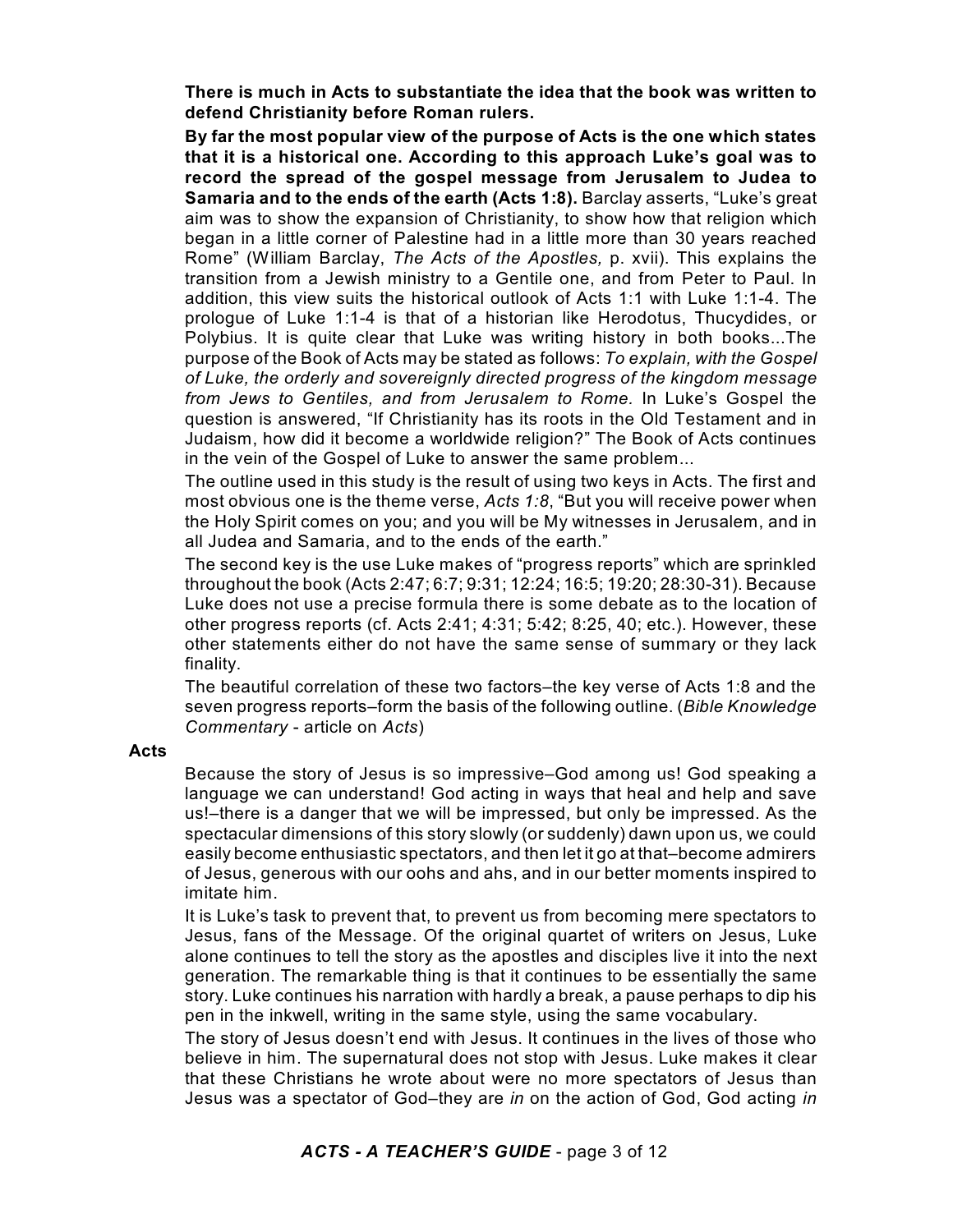them, God living *in* them. Which also means, of course, in *us*. (*The Message* - Introduction to Acts)

2. **In the book of Acts, we come to the time in history when God was forced to abandon His people, the Jews, as His special messengers to the world because they rejected Him. (See John 1:11; Acts 8:1,4; Matthew 23:38) Thinking back over their history, what had God accomplished with and through the Jews? Should God have just ignored the Jews and instead, sent His Son to Tibet or Australia or the Incas?**

The history of God's involvement with the descendants of Abraham is a very colorful one. God had some shining examples of the kind of relationship that He wanted such as Abraham, Moses, Job, Joseph, Daniel, Isaiah, and Jeremiah. Each of those men had their problems, but they continued to grow in their "trust" in God. But the overall picture is not so good. Despite many revivals and times when they came back from their rebellions, the overall trend was down. This is particularly evident in books like Judges, 2 Kings, Amos, Isaiah, Hosea, and Jeremiah.

Then, God finally had to let them go into Babylonian captivity. After the captivity, only a small remnant went back to Jerusalem. But with strong urging and compulsion from Ezra and especially Nehemiah, they set out on a new course. Ezra established a new group of people in Jerusalem known as the scribes. Through their instruction in schools and synagogues, the scribes took it as their work continually to remind people of the requirements of the Lord. In time, there developed almost a competitive atmosphere to see who could be most detailed in observing the law. Different schools of scribes arose and disagreed with each other about many of the details of how best to keep the law. (See appendix)

**Despite all of that, God did accomplish much through the Jews. Perhaps they were chosen because they would be good examples of all the things not to do!** God did manage to communicate His Word, the Bible, to and through Jewish authors. Unfortunately, almost from the beginning, the Jews were most concerned about the special privileges that they believed they deserved because Yahweh (God) was their special property. They almost always tried to ignore the responsibilities that God had given them, i.e., to tell the world about Him.

The Jews never lost the conviction that they were God's chosen people. They interpreted that status to mean that they were chosen for special privilege among the nations. They were always a small nation. History had been for them one long disaster. It was clear to them that by human means they would never reach the status they deserved as the chosen people. So, bit by bit, they reached the conclusion that what man could not do God must do; and began to look forward to a day when God would intervene directly in history and exalt them to the honor they dreamed of. The day of that intervention was *The Day of the Lord*.

They divided all time into two ages. There was *The Present Age* which was utterly evil and doomed to destruction; there was *The Age to Come* which would be the golden age of God. Between the two there was to be *The Day of the Lord* which was to be the terrible birth pangs of the new age. It would come suddenly like a thief in the night; it would be a day when the world would be shaken to its very foundations; it would be a day of judgment and of terror. All over the prophetic books of the Old Testament and in much of the New Testament, are descriptions of that Day. Typical passages are Isaiah 2:12; 13:6ff.; Amos 5:18; Zephaniah 1:7; Joel 2; 1 Thessalonians 5:2ff.; 2 Peter 3:10. (*Daily Study Bible,* article on Acts 2)

After eighteen hundred years of working with them, God finally sent His Son to make one final appeal to the Jews. But, by that time, they were unreachable. Should He have come earlier? Nothing that He said or did seemed to affect the leaders of the people. Despite this, many of the poor people heard Him "gladly." (Mark 12:37) However, when God chose the leaders of His Own new Christian church, they were almost all Jews, as Jesus had been.

In actual fact, people have never been saved as groups. God has always worked with individuals to try to change their attitude and relationship with Himself. After the time when the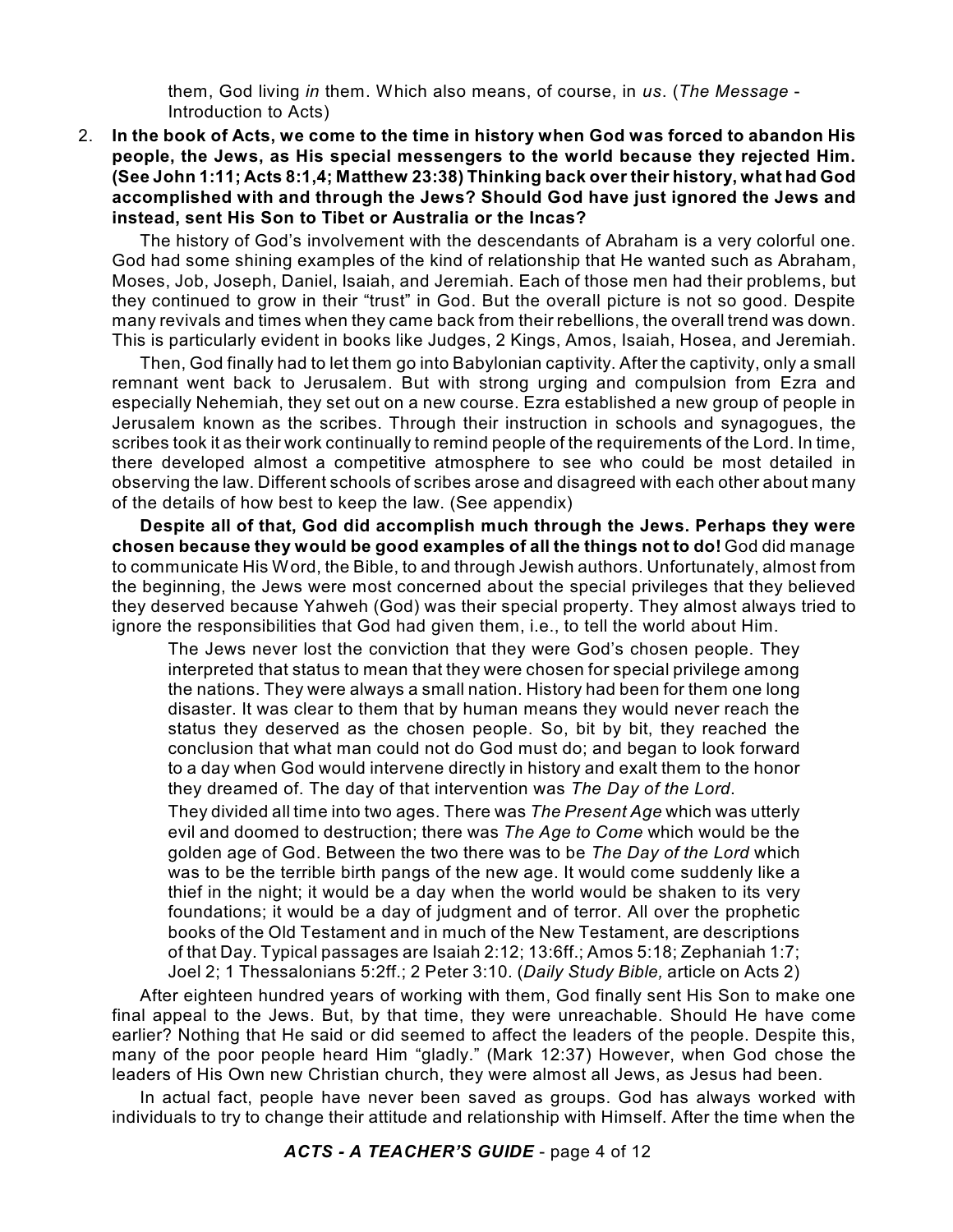Jews began to persecute Christians quite severely, the Christians scattered all over the thenknown world. But, that does not mean that God completely abandoned His former people. They still could be His people as individuals just as easily as could Gentiles.

In New Testament times, God focused His efforts on the small but growing Christian church as led by the twelve apostles. **If we regard the Bible primarily as a description of how God saves you and me, the Old Testament appears like a serious failure on God's part. But, if we understand the Bible as a history of how God deals with human beings, and thus, a revelation about God, then it could be regarded as a marvelous picture of our gracious heavenly Father.** God did not choose the Jews because they were already saints although Abraham may have been better than most in his day. It was God's intention that all of us should learn about Him by the way He dealt with those "chosen ones."

3. Look at Acts 1:6. What was it that the disciples were still expecting as Jesus was on His way to heaven? Compare Luke 24:21. "We had hoped that he was the one who was going to redeem Israel." (*NIV*) Would you have entrusted the work of spreading the gospel throughout the entire world to such a group with that type of thinking? What happened in the upper room and at Pentecost that changed things?

In this verse the disciples were reflecting the thinking of the Jewish people that the Messiah would one day come and make them a ruling class over the entire world. The idea that Christ was planning to set up a spiritual kingdom rather than a material kingdom was a rude shock to them. As long as Jesus was still with them, they were not even willing to consider that possibility. But, when Jesus ascended into the sky and they realized that He was not coming back, they returned to Jerusalem and spent ten days sitting down to give serious reflection on what they were going to do next. They confessed their sins to one another and developed a spirit of harmony and unity that had never previously been seen among them. They realized that even physical death would not spell the end of their dream. They began to comprehend the fact that the One who spent all of that time with them was actually God! All of their memories of Him, His conversations with them, even His sermons, suddenly took on new meaning. They realized that Jesus had not been making political campaign speeches for an earthly kingdom, but rather, He had been making promises and statements as the God of the Universe!

That caused a marvelous transformation to take place! Peter, who had been so distrustful that even the accusing finger of a servant maid had led him to curse and swear that he did not know this Jesus, (Matthew 26:73,74) was now ready to stand before the Sanhedrin, the rulers and judges of the whole nation, and denounce those leaders as the ones who had crucified the Son of God! (Acts 4:8-13) Then, the disciples knew that their Friend, Jesus, was in heaven and was in total control of all that happened. They knew He would not allow anything to happen that was not ultimately for the best good of the cause of God. Then, they could go forth without hesitation and with a great deal of "holy boldness" to approach the entire world.

4. What was it about the life and message of Jesus that most offended the Jews? Think of what the disciples and the crowds did at the feeding of the 5000 and at the triumphal entry. They were determined, if there was any way possible, to fulfill their version of the "gospel." Why do you suppose it was that the Jews, who should have been God's best friends, seemed to be the ones who opposed the spread of Christianity the most wherever it went? (Acts 13:50-14:5; 18:12-14)

The whole Jewish national pride was based on the idea that they were God's special people. That did not fit well with their status under the Romans. But, they had a "secret weapon." They were certain that the "Messiah" was coming and that He would successfully lead them against the Romans. Then, the wealth of the heathen would become theirs, and they would rule the world. (Zechariah 14:4) So, every opportunity to promote that vision was greeted with great enthusiasm. But, when the Messiah came and talked about a spiritual kingdom, and repenting of their sins, and giving up their cherished ideas, He was definitely not well received! So, they were faced with a terrible dilemma: Accept Jesus and give up all their cherished dreams, or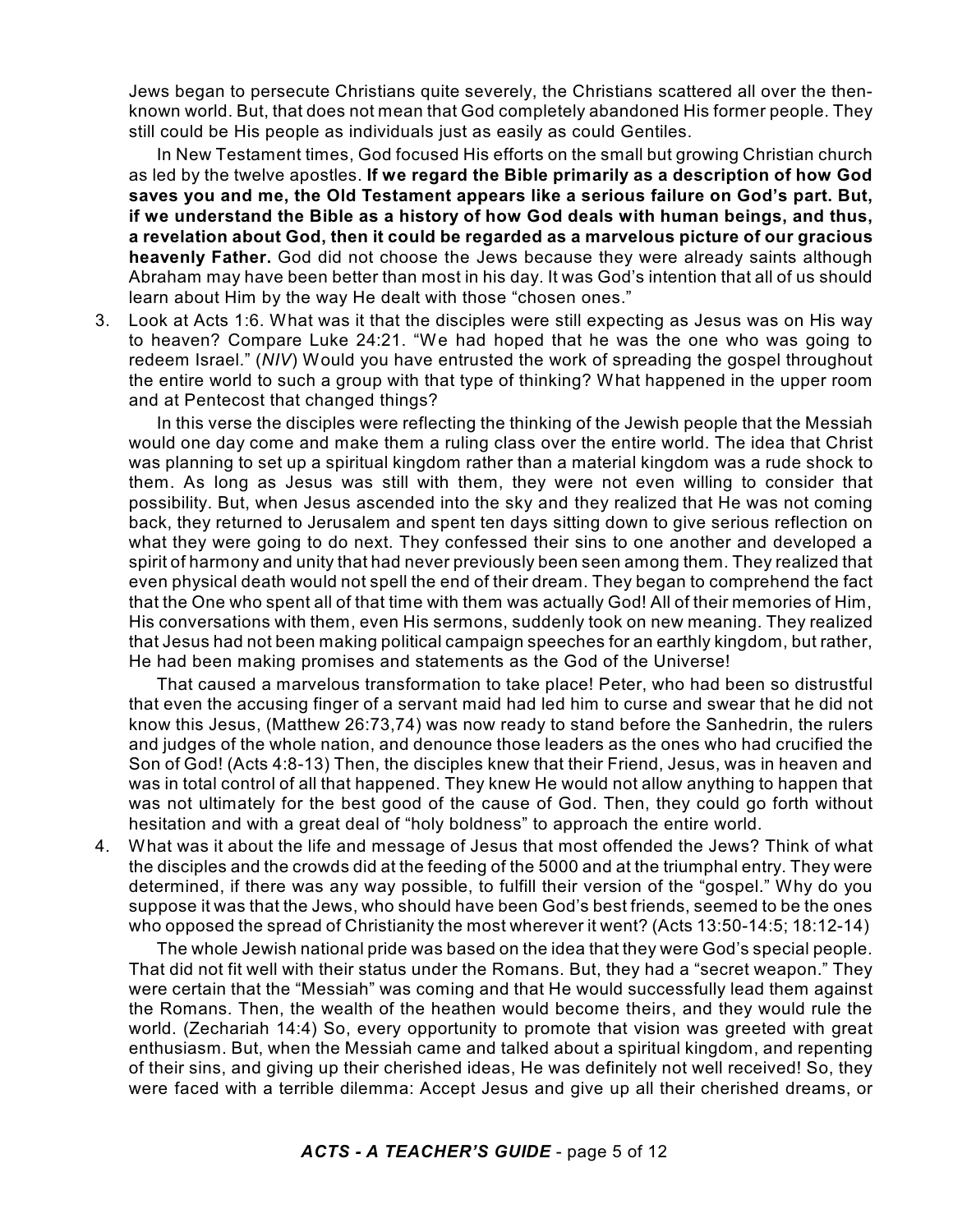reject Jesus and hope that soon another "Messiah" would come and fulfill the dreams that they were sure were right. (See *DA* 700; John 7:25-31)

After Jesus had been crucified, the problem became worse. They were accused of murdering the very One they claimed to be waiting for! And then Paul said that all their "special" Jewish rituals that pointed forward to the coming Messiah had no further meaning! In order to accept what Christians were really saying, the Jews had to change their whole way of thinking, and that was not easy. Most of them refused to give up their national pride.

5. Is the first mention of the work of the Holy Spirit in Acts? What about Genesis 1:2; 6:3; 41:8; Exodus 31:3; 35:31; Numbers 11:29; 24:2; Judges 3:10; 6:34; 14:6,19; 15:14,19; 1 Samuel 10:10; 16:13; 2 Kings 2:9; 2 Chronicles 36:22; Ezra 1:1; Psalms 51:11; John 14:15-27; 16:5-15? Where is the clearest explanation of the work of the Holy Spirit? Why did Jesus say, "But I am telling you the truth: it is better for you that I go away, because if I do not go, the Helper will not come to you. But if I do go away, then I will send him to you." (John 16:7, *GNB*) Has not the Holy Spirit been here all along? Even if He had not been, why would it be good for Jesus to go? Was it necessary for Jesus to be at the "right hand" of His Father? If so, why? Could it be that the Father was unable to handle things in heaven by Himself?

There is plenty of mention of the Holy Spirit in the Old Testament. But, the Holy Spirit apparently took on a whole new role with the personal relationships that He took up in the New Testament. There is a lot of discussion of the role of the Holy Spirit in John 13-17. **The disciples felt no need of the special work and influence of the Holy Spirit so long as Jesus was with them. But, when the Master was gone, they began to see a new need for God's care and direction on a daily basis. This role, the Holy Spirit was able to fill. No one could claim any special privilege by being geographically closer to Jesus once Jesus was gone.** The Holy Spirit was everywhere. Thus, Jesus needed to leave in order for the disciples to recognize their new role as church leaders under the guidance of the Holy Spirit.

6. What do you think actually happened to the disciples when they received the "gift of tongues"? Or, was it the "gift of ears"? (Acts 2:1-13)

Obviously, God speaks and understands every language known to men and angels! (1 Corinthians 13:1) God had an important message to get to the peoples in Jerusalem who had come from many of the civilized areas of the Mediterranean world. He wanted each of them to understand the importance of what was being said, and He wanted them to know that the disciples were no ordinary group of men. Thus, God performed a miracle by blessing those men with an unusual talent:

"There were dwelling at Jerusalem Jews, devout men, out of every nation under heaven." During the dispersion the Jews had been scattered to almost every part of the inhabited world, and in their exile they had learned to speak various languages. Many of these Jews were on this occasion in Jerusalem, attending the religious festivals then in progress. Every known tongue was represented by those assembled. This diversity of languages would have been a great hindrance to the proclamation of the gospel; God therefore in a miraculous manner supplied the deficiency of the apostles. The Holy Spirit did for them that which they could not have accomplished for themselves in a lifetime. They could now proclaim the truths of the gospel abroad, speaking with accuracy the languages of those for whom they were laboring. This miraculous gift was a strong evidence to the world that their commission bore the signet of Heaven. **From this time forth the language of the disciples was pure, simple, and accurate, whether they spoke in their native tongue or in a foreign language**. *The Acts of the Apostles*, p. 39,40

7. What is the meaning of Acts 4:12? Does this mean that the only way we can "come to the Father" is through Christ? Would this mean that we must come pronouncing the right "name"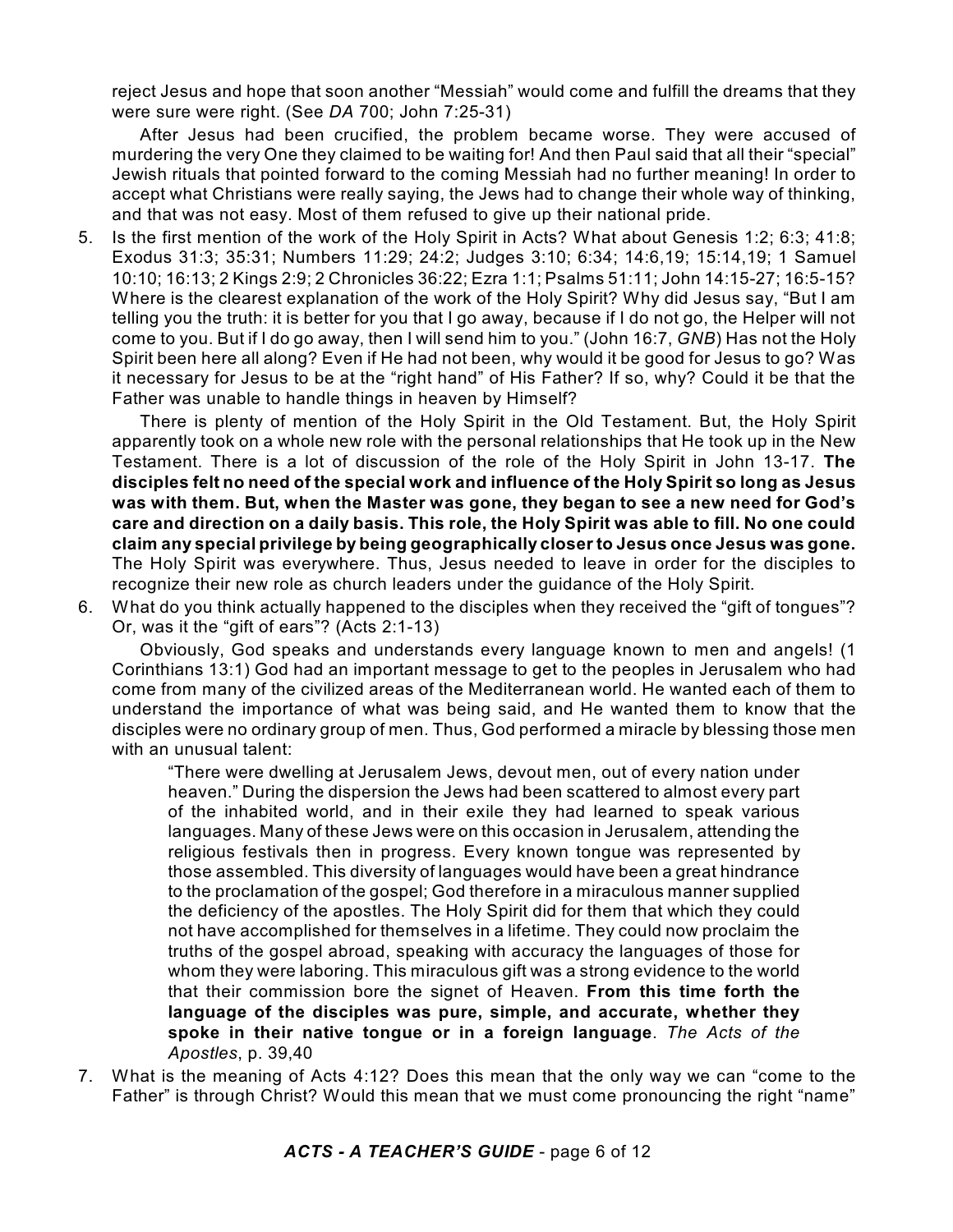because if we pronounce the wrong name, the "Father" will not listen? If that is true, what language does God require?

The message of this verse is that the plan of salvation came through Jesus Christ. He is the One who died to answer the questions about God and His character and His government. This verse does not mean that there is "magic" in any particular name. If that were true, what name should it be? The name of Jesus is spelled and pronounced differently in many of the languages of our present world not to mention in societies or languages of the past. When Jesus was here on earth, He spoke primarily in the Aramaic language. In that language His name was Yeshua, or Joshua, not Jesus (which is our English transliteration of the Greek *Iesous*). We are not even sure that He was ever called "Iesous"! Maybe in John 12:20,21. He was not called Christ (Greek), but rather, the Messiah (Hebrew and Aramaic); and He did not die on "Calvary" (Latin) but on Golgotha (Hebrew and Aramaic).

What this verse means is that we need to come to God with the right attitude and a correct understanding of what our relationship to Him should be. If we do that, there is no problem He cannot deal with.

8. If we are supposed to pray in the name of Jesus, would that suggest that if we had prayed a wonderful prayer such that God was already planning how He would answer, but we forget to say, "in Jesus name we pray," that God would have to cancel out the whole prayer? Or does that mean that only through Jesus, as He is manifest both in the Old Testament and in the New Testament, are we able to understand anything about God? Or, might it mean that someone could approach God and just as he is about to speak, God hastens to say, "That is no good! Go back! You did not come to Me in the right way, and I can accept only those who come to Me in the right way"?

Praying "in the name of Jesus" simply means coming to God in the way and with the understanding that Jesus gives us in the entire Scripture, willing to submit to His best judgment. It means not asking for things that are obviously not in harmony with God's Word. It also means recognizing that not every request can be answered in just the way and at just the time that we might desire. God (and we) are in the midst of a great controversy. Everything that God does is being scrutinized by the Devil and his angels as well as by the beings in the rest of the universe. God cannot appear to play favorites. He is too wise to grant us things which we might desire at some given moment but which, in His divine insight, in the long run might not be best for us.

God is more than ready to listen to everything we say and watch everything we do. There are no special "formulas" for approaching Him. When this great controversy is all over, we will be able to review the whole matter. At that time, we will be able to see that God has always led us in the best possible way if we have been willing to follow Him. (See appendix)

9. Did Jesus come to this earth in order to bring a revelation of God down to us, and then return to heaven in order to take the truth about us back to God? If so, how would He do that?

Christ came to this earth to reveal the truth about His Father. He said so repeatedly. What He is really saying is that we need to understand the truth about all Members of the Godhead–Father, Son, and Holy Spirit. But, They are Omniscient. They do not need to be told anything about us. (John 2:24,25) They understand us perfectly! Jesus did not have to return to heaven to explain to the Father something about us that He did not yet understand! This may seem to be the message of Hebrews 2:14-18 and Hebrews 4:14-16; but, the rest of Scripture indicates that is not what God intends for us to understand from those verses. Jesus came to help us understand that God does understand our problems.

10. What did Stephen say was God's response when the people at Sinai turned from God to worship and celebrate around a fertility cult symbol? (Acts 7:42) Where do you suppose he got that understanding? Compare this with Romans 1:18,24,26,28. Is this God's wrath?

Acts 7:42 is another of many examples describing **God's wrath or anger as His turning away in loving disappointment from those who do not want Him anyway, thus leaving**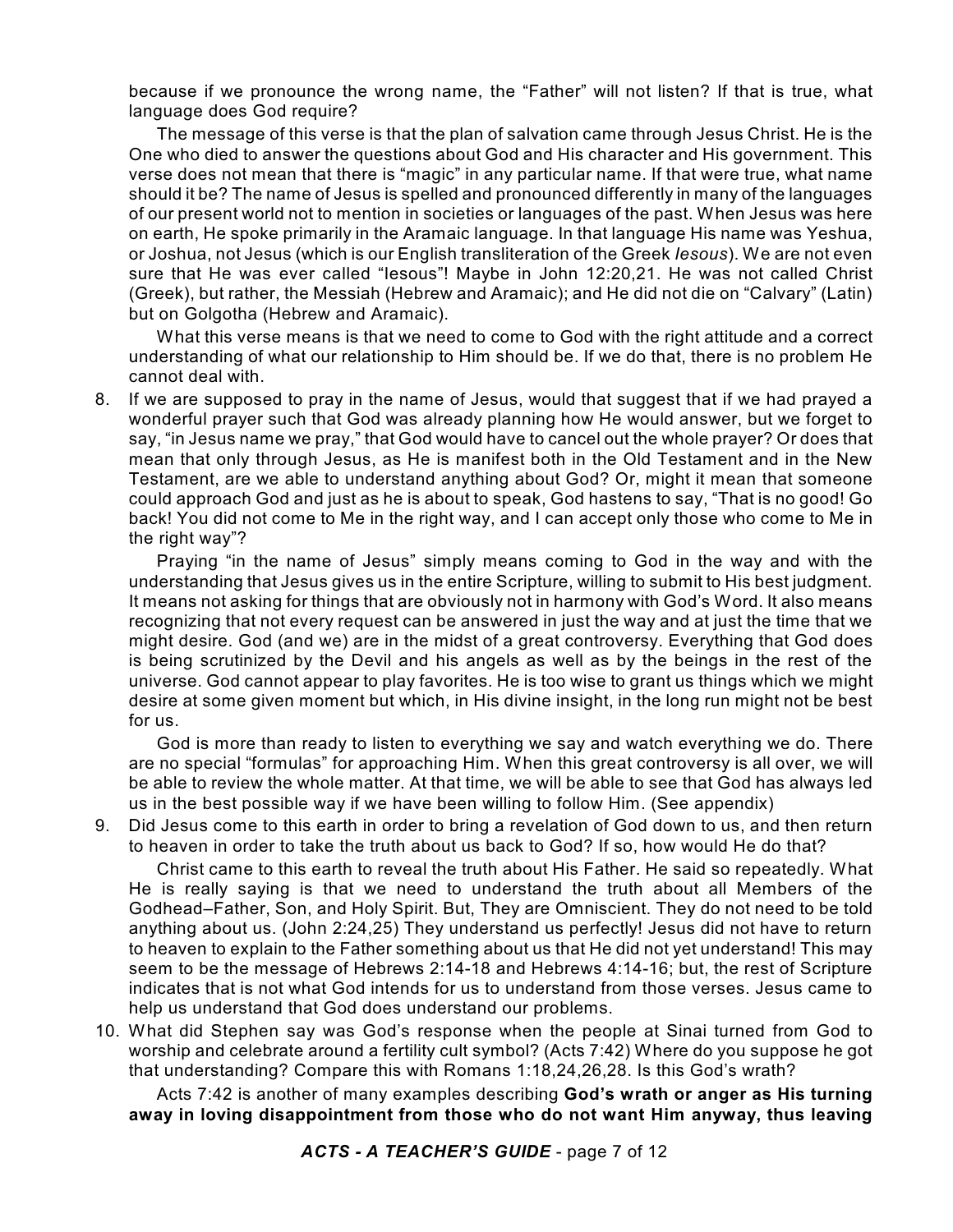**them to the inevitable and awful consequences of their own rebellious choice**. We have seen this idea throughout Scripture. Compare the *Teacher's Guides for Judges* #9; *Nahum* # 2,3; *Hosea* # 1,10,13; *Romans* #6.

It is very significant to notice how many of the Bible writers managed to write about this issue. Did they all really understand the implications of what they were writing? We cannot know at this point, but deacon Stephen seemed to understand it quite well!

11. Is it possible that some people who have died as "examples" are actually savable and will be in heaven? Achan's children? Some of the firstborn of Egypt? Some people who died in the flood? Ananias and Sapphira? Will not the behavior of each person at the time of the third coming clearly demonstrate that God's judgment was correct? If, by some mistake some arise in the wrong resurrection and see the panoramic view of the history of our world and of the great controversy, and respond, "Hey, we like that!" would God say to those people, "Sorry, but it's too late now, we cannot let anyone else in"?

**God can and will save and heal all who trust Him!** There are no verses in the Bible that tell us that every person who died in the flood or who died as one of the firstborn in Egypt was a wicked person and deserves eternal death! They only died the first death. Just as a child who dies in an automobile accident has nothing to do with the cause of his death, so those groups of people who lived long ago died because some important lesson needed to be taught or some important freedom needed to be preserved.

God does not look upon the first death as we do. We think of life as ending with the first death. God sees the first death only as a temporary interlude until He will raise each person back to life. Those who are righteous will rise in the first resurrection while those who are evil will arise in the second resurrection. (See John 5:28,29; Revelation 20:4-6) Each will be judged according to God's infallible standard, and God has proven Himself to be a fair Judge of all things. One of the purposes of the millennium is to give the righteous an opportunity to review the records of God's judgment and to see if all that He did was fair. God will not make any mistakes!

To understand what reasons there may have been for the death of groups of people described in biblical history, it is necessary to reconstruct, as far as possible, what was happening at that time in history. Such groups include the people who died in the flood (Genesis 6-8); the firstborn in Egypt (Exodus 12); the people of Sodom, Gomorrah, and the surrounding towns (Genesis 22); the 185,000 Assyrians (2 Kings 19:35); etc. In the context of each case, it is clear why God did what He did. And if we can think of even one reason why He needed to kill them, no doubt, He can fill in the details and tell us many more reasons when we get to heaven.

12. Why were Ananias and Sapphira struck dead for falsifying their report? (Acts 5:1-11) Shouldn't Peter have worked with them to get them to repent and reform their ways? Why doesn't God use more of the "early church methods" now? If someone who had cheated on their tithes or offerings dropped dead on the church floor, don't you think the offerings would increase? Why doesn't God perform a few miracles to improve attendance and participation?

The new Christian church was just getting started. Almost everyone who was involved was personally acquainted with all the other members. In such a situation, it was necessary for God to "nip in the bud" any tendency to cheat the group. God was not angry with Ananias and Sapphira, but He needed to remove the "bad apples" from the "barrel" so they would not corrupt the others. Sooner or later, the truth would have been discovered and others would have begun to wonder if they could cheat as well. So, God acted with apparent severity to maintain the momentum and purity of the early church. He knew that the church would become corrupt soon enough as it was without having some of the very early pioneers start the deterioration right at headquarters in Jerusalem.

13. What should the experience of the choosing of deacons (Acts 6:1-7) tell us about church organization today? Did the handing over of a portion of the work to lay people hinder the work?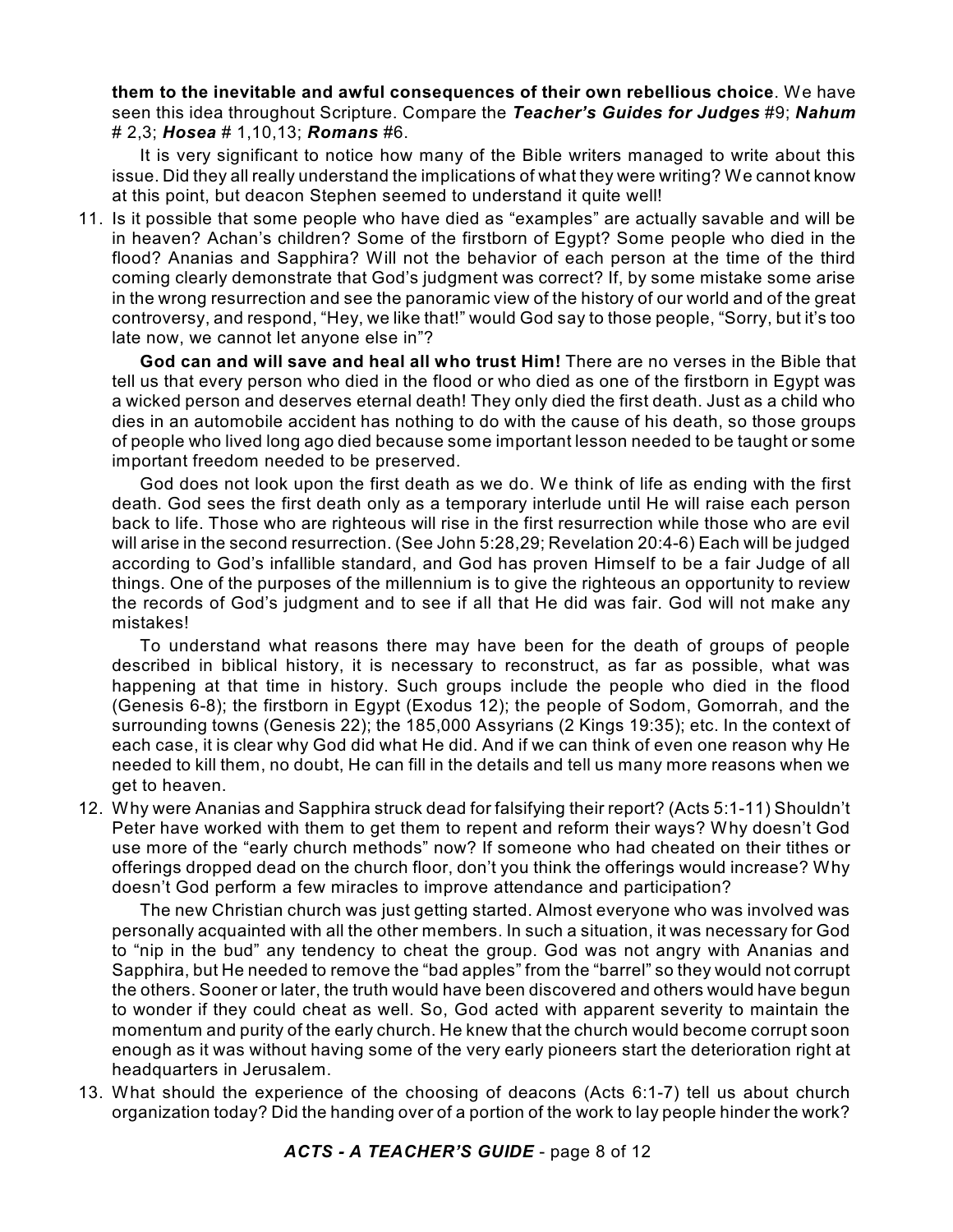In light of this experience, are we being reasonable in what we expect of our church pastors and leaders today?

The choosing of the seven deacons proved to be an enormous benefit to the church. And it was not just because they did such a good job of taking care of widows! Stephen gave one of the most powerful sermons recorded in the entire Bible, (Acts 7) and it was probably that speech that started Saul/Paul on the path toward becoming a Christian. The church has always benefitted from the carefully-thought-out involvement of lay people. Often, it has been the lay people who have seen the need more than the clergy. To suggest, or even to think, that it is appropriate for a few employed clergy to carry all the major responsibilities in the church is to severely limit its potential and growth. People of all ages would feel more loyalty to the church and the church would grow much more rapidly if more people were involved and committed to the mission of the body. That might lessen the "authority" of the "hierarchy" who are employed by the denomination, but it would be a great blessing to all.

14. Can you imagine a "conference committee" at the time of the "Damascus road experience" appointing Saul/Paul as the church's main evangelist to the Gentiles? How long did it take Paul to get from his "Sinai experience" to the "mouth of the cave" experience? (1 Kings 19:11-13) Does it need to take a long time to "grow up spiritually"?

Saul as a young man had grown up in the family of a Pharisee. He knew the Old Testament inside and out. His family was so committed to seeing that he receive the very best education that they sent him to Jerusalem to train under Gamaliel, the foremost theologian of his day. (Acts 5:34; 22:3) But young Saul learned to interpret the Scriptures as the Pharisees did. Eventually, as still a relatively young man, he was appointed as a member of the Sanhedrin. That may have been because he was so zealous in persecuting Christians. Then came the "Damascus road experience"! All of Paul's past training was effectively tossed into the air in a giant "fruit-basket upset"! After a short time in Damascus, Paul realized that he needed to get away for some time to think things through for himself.

He went away to Arabia. (Galatians 1:17,18) After returning to Damascus for a brief period and preaching with such conviction that the Jews wanted to kill him, (Acts 9:22-26) he returned to Jerusalem (after three years away) only to find that the Christians were still afraid of him and the Jews wanted nothing to do with him! Not knowing what else to do and being warned by God, (Acts 9:27-30) he returned to Tarsus and spent several years working in his old home town and the surrounding areas. No doubt, Paul was thinking and studying all that time. When he was finally sought out by Barnabas, (Acts 11:25,26) he was ready to go to work and became the foremost spokesman for the cause of Christianity.

It is important to note that Paul began preaching Christianity even before he left Damascus for Arabia. Even though he certainly had not gotten everything sorted out in his mind, when the "light" shone on him, he was ready to give his life for his Lord.

15. What was it about Paul's theology that changed on the Damascus road and immediately thereafter? (Acts 9:1-31) Did he change "gods" or even the name of his God? Did he change his Bible, his Law, or his Sabbath? What made the difference in Paul that caused him to stop killing and imprisoning the "saints" and finally to write, "Let every man be fully persuaded in his own mind"? (Romans 14:5) Had Paul gone "soft" on all doctrine? (See Galatians 1:8,9)

**The only thing that changed in Saul/Paul was his picture or understanding of God–his paradigm!** But, that forced him to rethink everything! Instead of going from place to place torturing and imprisoning the "saints," he then was their best spokesperson. He had not lost his convictions. Not at all! But, then he was absolutely committed to allowing people the freedom necessary to make up their own minds. (Romans 14:5) That did not stop him from presenting every bit of evidence that he could think of why they should worship and serve the true God. He did not change his convictions about the Ten Commandments or the Sabbath or many of the other Old Testament teachings from God. But, he did reorganize his thinking about these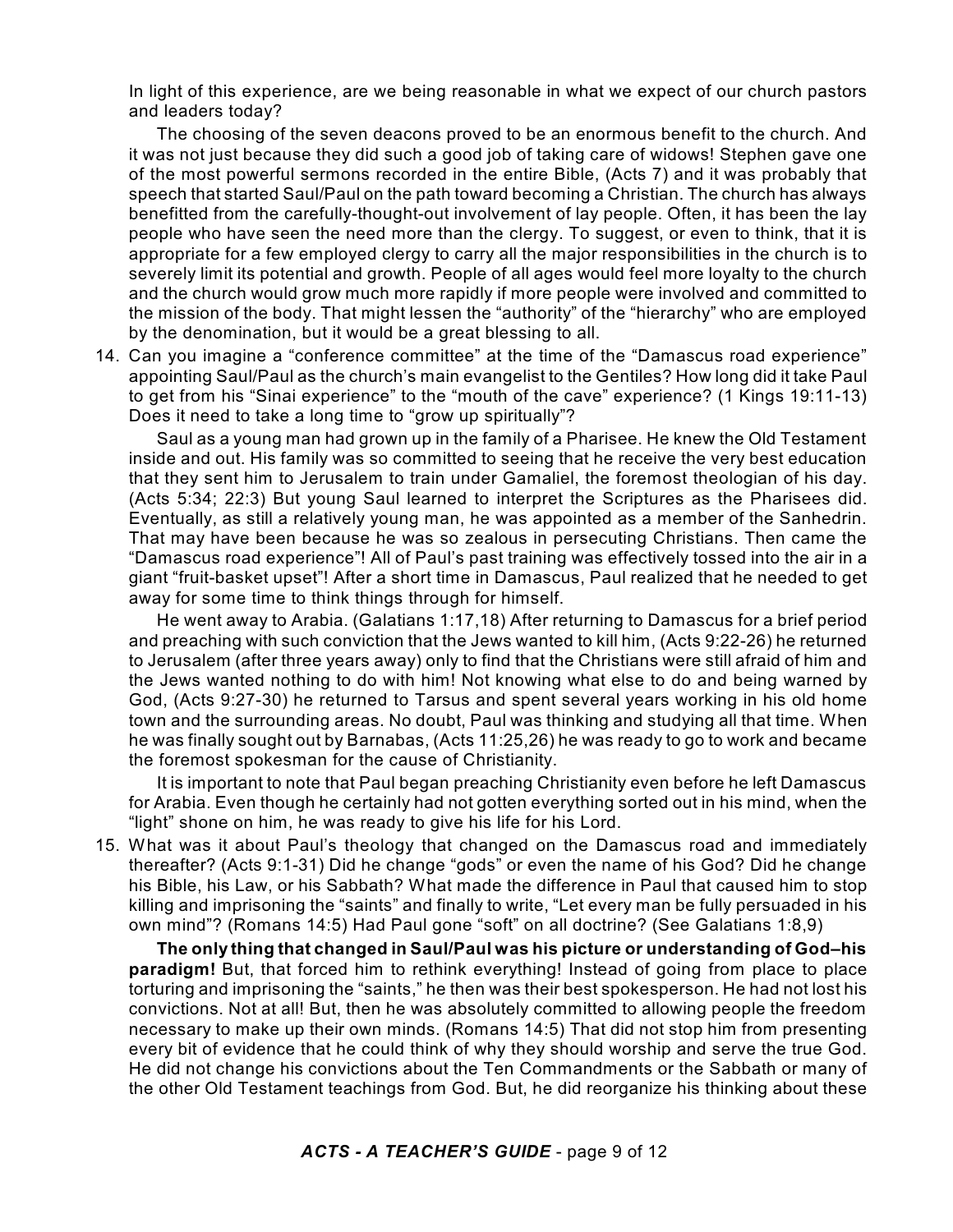matters (a paradigm shift) to place the truth about God as the central pillar in his collection of beliefs.

16. How should we handle apparent contradictions in Scripture such as Acts 9:7 and 22:9? Did the companions of Saul hear the voice? Or, did they not hear the voice?

This is a problem that can be answered quite simply by someone who understands the Greek language. In Greek there are two ways to "hear" something. In the Greek the speaker tells you which way of *hearing* he means by the grammatical form of the object that is "heard." In this case the two options are as follows:

9:7 "...hearing, indeed, the sound, yet beholding no one." (*Concordant Literal*)

(The object is in the genitive case in this sentence.)

- 22:9 "...they hear not the voice of Him Who is speaking to me." (*Concordant Literal*) (The object is in the accusative case in this sentence.)
- 9:7 "...they heard the [sound of the] voice but could not see anyone." (*GNB*) [brackets and content inside brackets supplied]
- 22:9 "...but did not hear [to the point that they could understand] the voice of the one who was speaking to me." (*GNB*) [brackets and content inside brackets supplied]
- 17. Does the vision which Peter saw on the rooftop in Joppa (Acts 10:9-23; compare 1 Corinthians 10:25) mean that we are now "free" to eat whatever we like? Compare Mark 7:19; Romans 14:14,20.

The context of the vision in Acts 10 makes it very clear that the issue addressed there was not diet. God was trying to show Peter that his former ceremonial restrictions against associating with Gentiles were no longer valid. In fact, God had never given such restrictions. God had told them not to become involved with the heathen, meaning not to follow after their "gods," but that was never meant as a prohibition against associating with them to win them to the gospel! Peter himself said what he learned from the vision in Acts 10:19,20,28,29, and 15:8. Peter never ate any of the food in the sheet, nor did he give any evidence that he changed his diet thereafter. For centuries, the Jews had regarded any association with Gentiles as defiling to them. They actually believed that it made them "unclean" to enter a Gentile's home. In Acts 10, Peter recognized that God wanted him not only to enter the home of a Gentile but also to associate with them enough to give them the gospel. He learned that no person should be considered ritually unclean or defiled just because he was not a Jew, and he learned that God approved of the Gentiles joining the Christian church.

18. At the conference on evangelism of the Gentiles held at Jerusalem, (Acts 15) it was finally decided that:

> It seemed good to the Holy Spirit and to us not to burden you with anything beyond the following requirements: You are to abstain from food sacrificed to idols, from blood, from the meat of strangled animals and from sexual immorality. You will do well to avoid these things. (Acts 15:28,29, *NIV*)

How could Paul later say, "Eat anything sold in the meat market [in Corinth] without raising questions of conscience"? (1 Corinthians 10:25, *NIV*) [brackets and content inside brackets supplied] Was Paul disagreeing with the Holy Spirit? Who inspired Paul to write?

Paul was in attendance at the meeting held in Jerusalem. He was present when the letter was prepared that stated that the "general conference" had agreed with the "Holy Spirit" that certain Jewish ceremonial restrictions should be placed on Gentile believers but that most Jewish ceremonial restrictions should be "lifted" from the Gentile believers. But, several years later in Corinth, he recognized the problems that would result from a literal and slavish obedience to even limited ceremonial restrictions.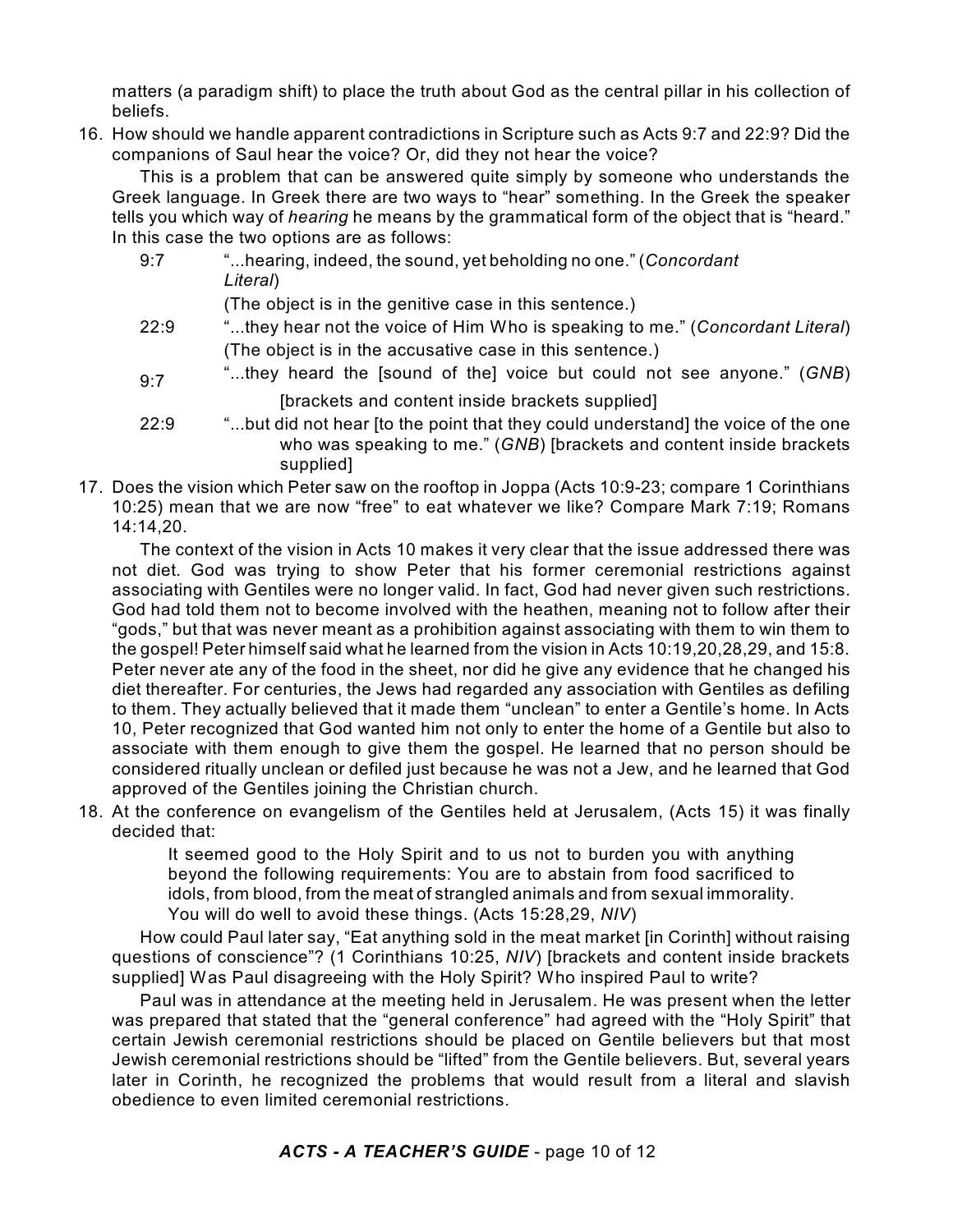In Corinth there were several main roads that entered the city. Each of those roads was "guarded" by a temple of one of the main "gods" of the city. At the temples it was expected that anyone bringing meat or wine to market would make an offering to the god on his way to market. It was implied by that offering that the entire load of meat or wine had been dedicated to that god. The implication was that if one ate that meat or drank that wine, one was honoring that god and supporting that god by purchasing a portion of the food which had been offered to that god. That meant that unless one was willing to eat only fruits and vegetables, (the best plan anyway!) if one wanted to buy anything in the market at Corinth, he would be thought of as "worshiping" one of the Corinthian gods.

Paul was faced with a serious issue to explain to the believers at Corinth. He did so in 1 Corinthians 8 and 10. Look at the careful way he logically set things up so the reader can understand the problem and see the correctness of his solution. He pointed out clearly that those gods were actually nothing but pieces of rock or metal. Such a piece of rock or metal could not possibly have any significant effect on the meat or wine that was offered to it. But, that did not solve the problem of dealing with people who still "thought" that the gods had some power or real existence!

**Paul ended up asking Christians to use their own heads when dealing with such matters. This is an enormously significant point for us even today. What Paul was saying was that even when the "general conference," claiming guidance from the Holy Spirit, speaks on behalf of the entire church and takes an action as a group, when the situation calls for it, Christians may be required to think through the issues and set aside the decision made by the "general conference" in favor of a more carefully thought out, rational approach to a current problem.** Thus, Paul recognized that the ultimate authority in the Christian church is not the hierarchy set up by the organization, no matter how prestigious they may be, but each individual Christian thinking carefully and responsibly through the issues that face him–in discussion with and collaboration with other believers. Does the situation–combined with a careful consideration of the implications of our actions with the guidance of the Scriptures and the Holy Spirit–determine what is the "correct" course to pursue? Is that "situation ethics"?

If Christians had consistently done this down through the ages, the history of the church would be very different; and the saved would, no doubt, already be in heaven! Paul ended his thinking on these issues with the discussion and summary that he wrote in Romans 14 to the church at Rome. This kind of talk would shock many Christians today as it shocked many of the formerly-Jewish Christians in his day. When it finally comes down to the real issues and what we are going to stand for and be ready to die for, we must not allow that decision to be made for us by anyone else. **Our minds may be weakened by thousands of years of sin, and they may not always function perfectly, but they are all we have with which to comprehend and evaluate truth. We must never hand over that task to another, even to the church organization.**

19. How could Paul have told the jailer simply, "Believe in the Lord Jesus, and you will be saved, you and your household." (Acts 16:31, *NIV*) Isn't it also necessary to have "faith," live a faithful Christian life, know the doctrines of the church, etc? Was Paul indicating to the jailer that contrary to the practices of his heathen background–and even the thoughts of some of the Jews–that he did not need to do or perform any ritual or penance or sacrifice, but rather, just believe and have faith in God? (See Micah 6:6-8)?

Paul knew perfectly well that in the Greek language there is only one word for "faith." It is translated into our English words: *faith*, *belief*, *trust*, and *confidence*. There was no difference in Paul's mind between *faith* and *belief*. More than this, Paul also knew that:

**Faith is just a word we use to describe a relationship with God as with a Person well known. The better we know Him, the better the relationship may be.**